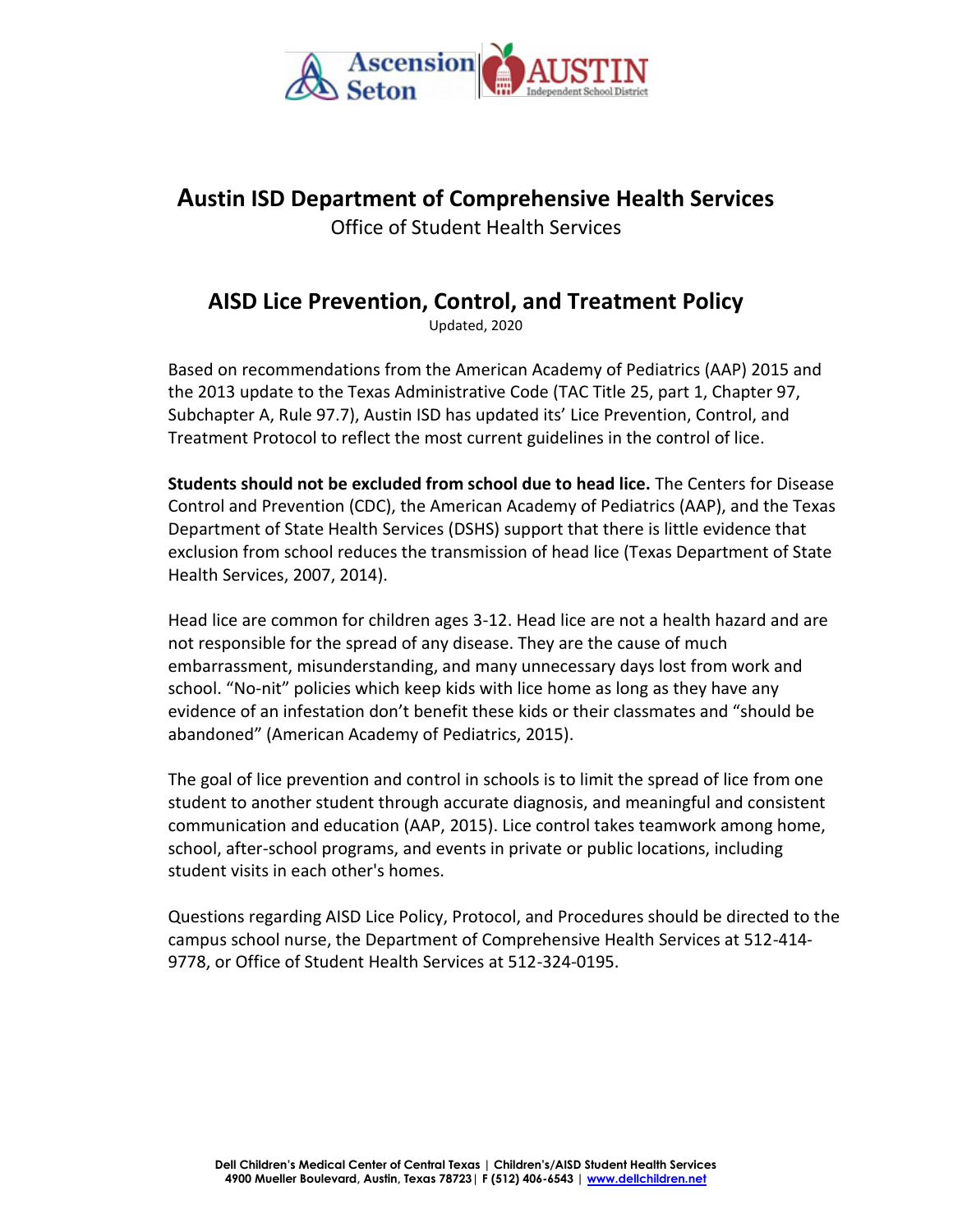

## **Live Lice and Nit Prevention, Control, and Treatment Procedural Guidelines**

#### **Initial Identification of Infestation**

Cases of lice should be confirmed by the RN, School Health Assistant or *trained* AISD staff.

#### **Live Lice**

- All students identified with **live lice** will be sent home at the end of the school day after contacting parent/guardian by phone. They should not be excluded from school.
- Parents/Guardians will be advised to treat their child for head lice. Educational materials about treatment and prevention will be given and explained to parent/guardian.
- Parents/Guardians should notify close contacts of diagnosis.
- In elementary schools, parents of student in a class where a case of lice hasbeen identified will be notified via phone text, letter, or electronic communication by the fifth school day after the school nurse has been made aware of a case oflice.
- For schools other than elementary schools, and based on the AAP (2015) recommendations, alert letters will *only* be sent home in the event of a 25% or greater number of students infested in a classroom to the parents of that specific classroom. Because alert letters may violate privacy and cause unnecessary public alarm, parents of infested student when the number does not meet the threshold, should be strongly encouraged to notify close contacts of diagnosis and reminded that the school will not be sending out "Alert"letters.

#### **Nits**

- Students identified with **nits only** will have their parent/guardian contacted by the school nurse to see if treatment has taken place within the last sevendays.
- Educational material about nit removal and prevention of lice will be provided to parent/guardian.

#### **Requirements for Readmission to School**

- If live lice are found at re-check, the RN should be contacted to assess the adequacy or understanding of treatment, check for any problems or barriers that may prevent live lice removal, and counsel the family on treatment options.
- The student may remain in school unless otherwise recommended by the health team.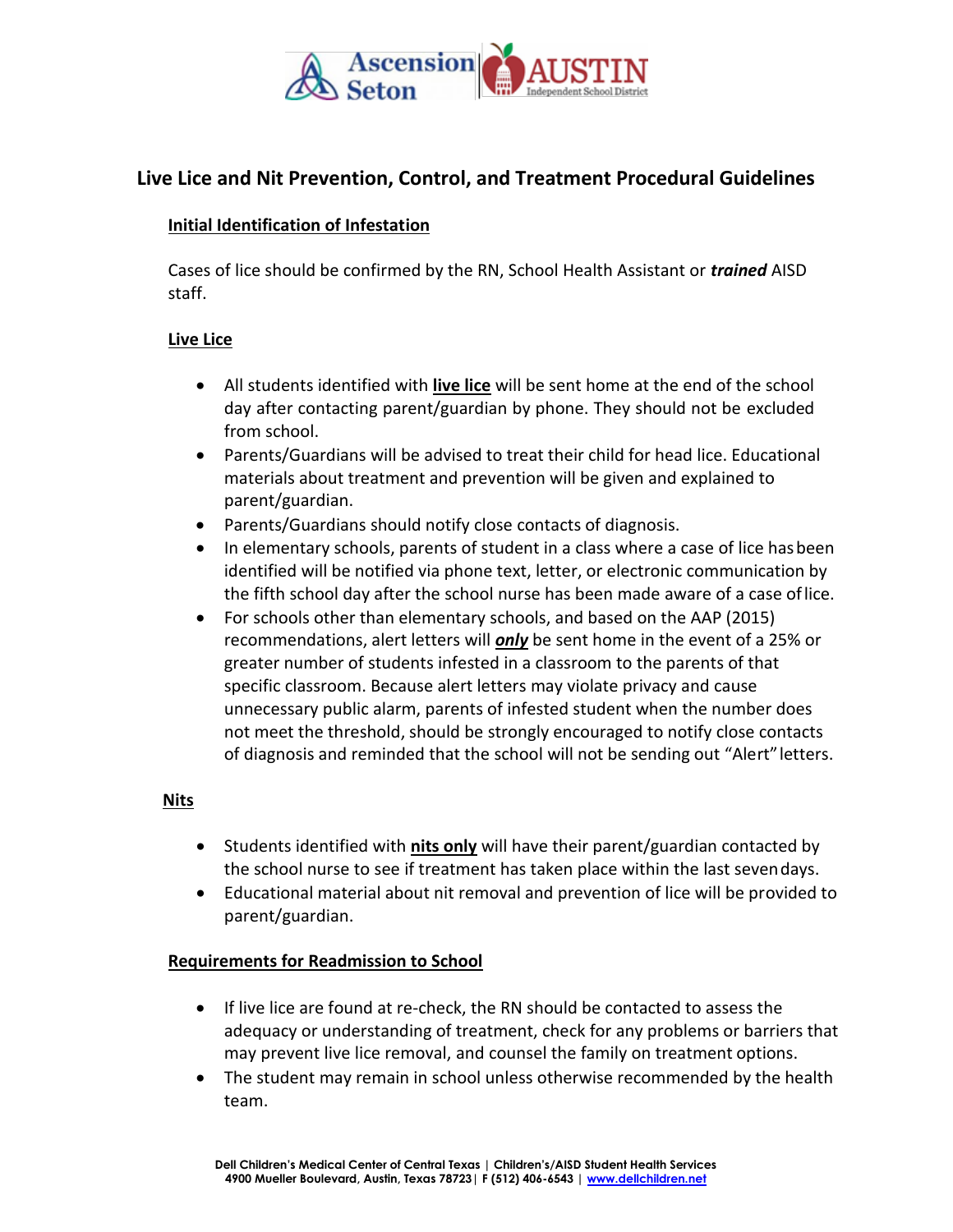

#### **Treatment Failures and Frequent Re-infestations**

• If live lice are found following treatment, the RN should be notified. The RN will investigate and make further recommendations to the family.

#### **Classroom Control Measures:**

- The Health Team will provide teachers with the "Checklist for Classroom Lice Control." Contact the RN for any questions regarding classroom lice control.
- Teachers are expected to follow the guidelines to prevent the spread of lice.
- Elementary school teachers will notify the RN/SHA of parent-reported lice infestation . If verified, the RN/SHA will continue as with notification as required by state law.
- At all times, schools are encouraged to discontinue fabric-covered items, i.e., pillows, blankets used by more than one child. Teachers may request storage bags to separate all coats/sweaters. Teachers, Assistants, and Monitors should not allow piling of coats.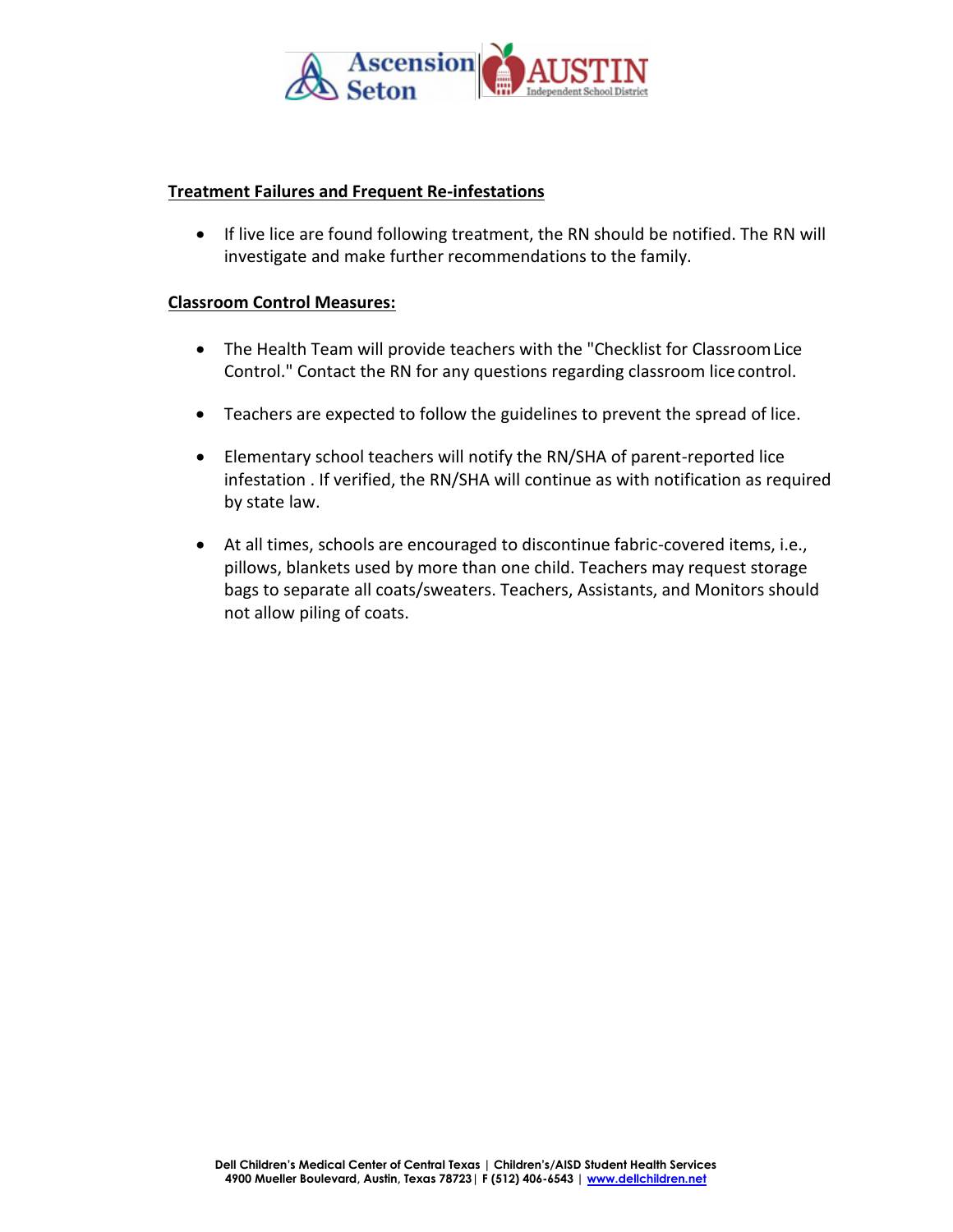

# **Responsibilities**

#### **Student Health Services**

- The health team will screen students sent to health room displaying symptoms
- Screening will be done on an individual basis for students reporting or demonstrating symptoms (i.e. lice visible in hair, scratching scalp). Current evidence does not support the efficacy and cost effectiveness of classroom or school wide screening for decreasing the incidence of head lice among school children (Centers for Disease Control, 2007) (American Academy of Pediatrics, 2015)
- The RN will distribute educational materials about lice to parents and staff throughout the year, i.e. submit newsletter articles, via student folders, or school websites.
- The RN will provide health teaching to students, staff, and parentsregarding prevention, detection and treatment of lice as needed.
- The RN will follow-up with parents/guardians on cases that were identified by Quick Care Trained-AISD staff when no Health Team staff was available on campus.
- If an elementary school child is determined to have lice, the RN/SHA will notify the administration and classroom teacher to ensure the parents of students in the specific classroom may be notified by the fifth school day as required by state law. All patient privacy rights will be adhered to. Cases of live lice in children in other than elementary schools will be handled on an individualbasis.

## **Quick Care Trained-AISD staff**

- All staff members should be familiar with the signs and symptoms of lice infestation. Detection of lice or nits, or suspicion of lice or nits, shouldbe promptly reported to the Health Team or designated, trained office staff.
- If the RN or School Health Assistant is not on campus, the quick care trained AISD staff will screen students sent by the teacher suspected of having lice.
- If live lice are found, and the Health Team staff will not be on campus that day, the Quick Care Trained staff will notify the RN and send home with theindividual student a notification letter and educational materials provided by the Health Team.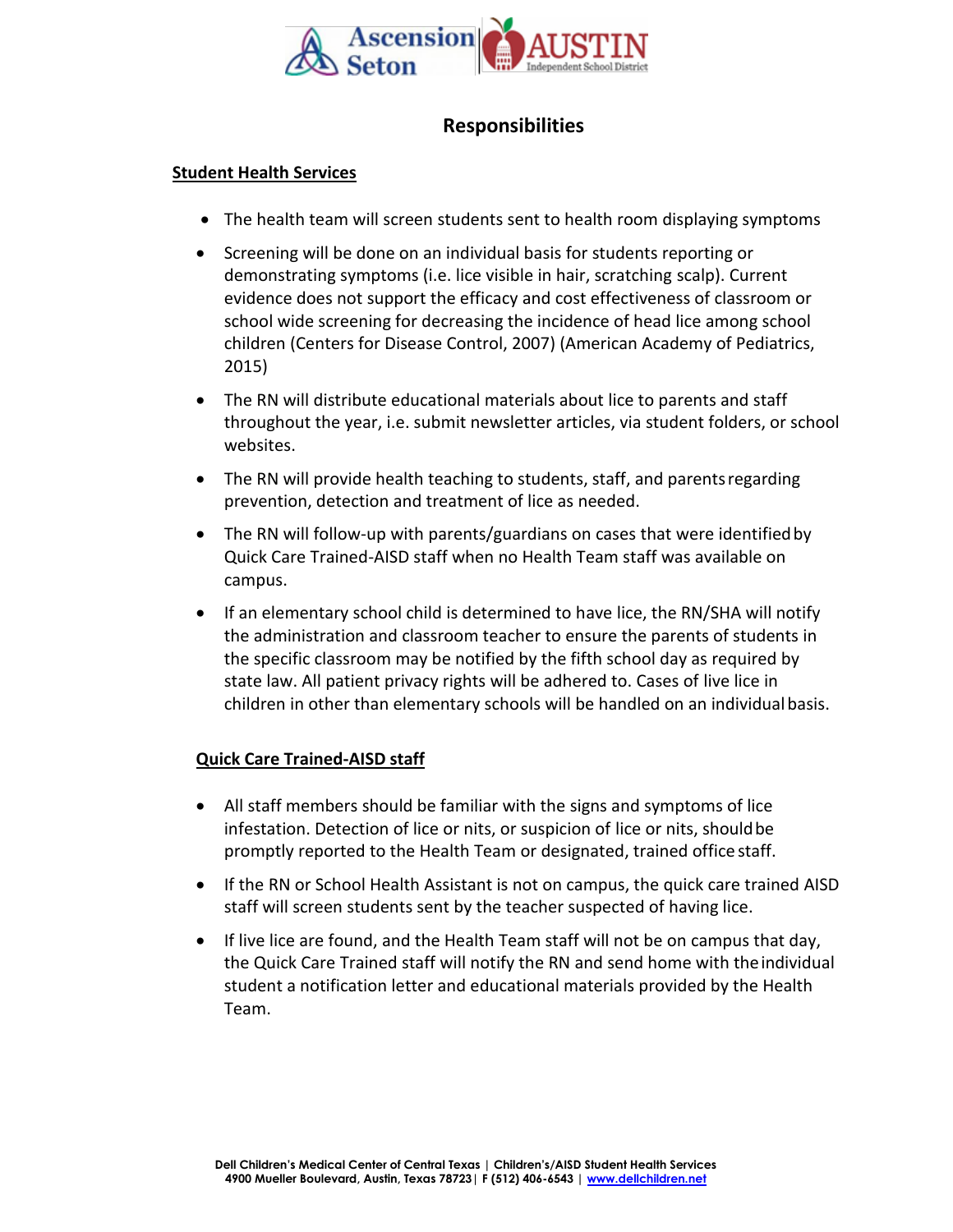

## **Teaching Staff**

- Survey the classroom environment regularly for students displaying signs of lice or items in the classroom that could be contributing to the spread of lice.
- Implement the "Checklist for Classroom Lice Control" and make appropriate changes. (See Appendix for Checklist).
- If a case of live lice has been identified in an elementary school, work with your campus RN/SHA and administration to ensure all parent in the particular classroom have been notified by the fifth school day after being made aware of a case of live lice.
- Send students to health room for inspection by the School Health Assistant orRN if student has visible lice or uncontrolled scalp scratching.
- Forward any reports of lice received from parents/guardians to the RNfor educational follow-up, or notification as required by state law.

#### **Parent/Guardian**

- Parents/Guardians need to make lice screening a part of their family routine**.** Parents should check their children's head at least weekly. School screenings do not take the place of these more careful parental checks (AAP, 2015).
- Parents/Guardians should follow the recommendations and/ortreatment guidelines from Student Health Services.
- Parents/Guardians should consult their health care provider and/or schoolnurse for concerns about effective treatments.
- Parent/Guardians should notify close contacts of live lice diagnosis.

#### **Community Education and Cooperation**

- The lice prevention, control, and treatment protocol will be shared with AISD staff and staff of after-school programs for implementation in theseprograms, thus allowing for consistency when children are in school environments.
- The lice prevention, control, and treatment protocol and educational information may be shared as requested with Austin's private or parochial schools and with major after-school organizations, i.e., athletic orrecreational facilities.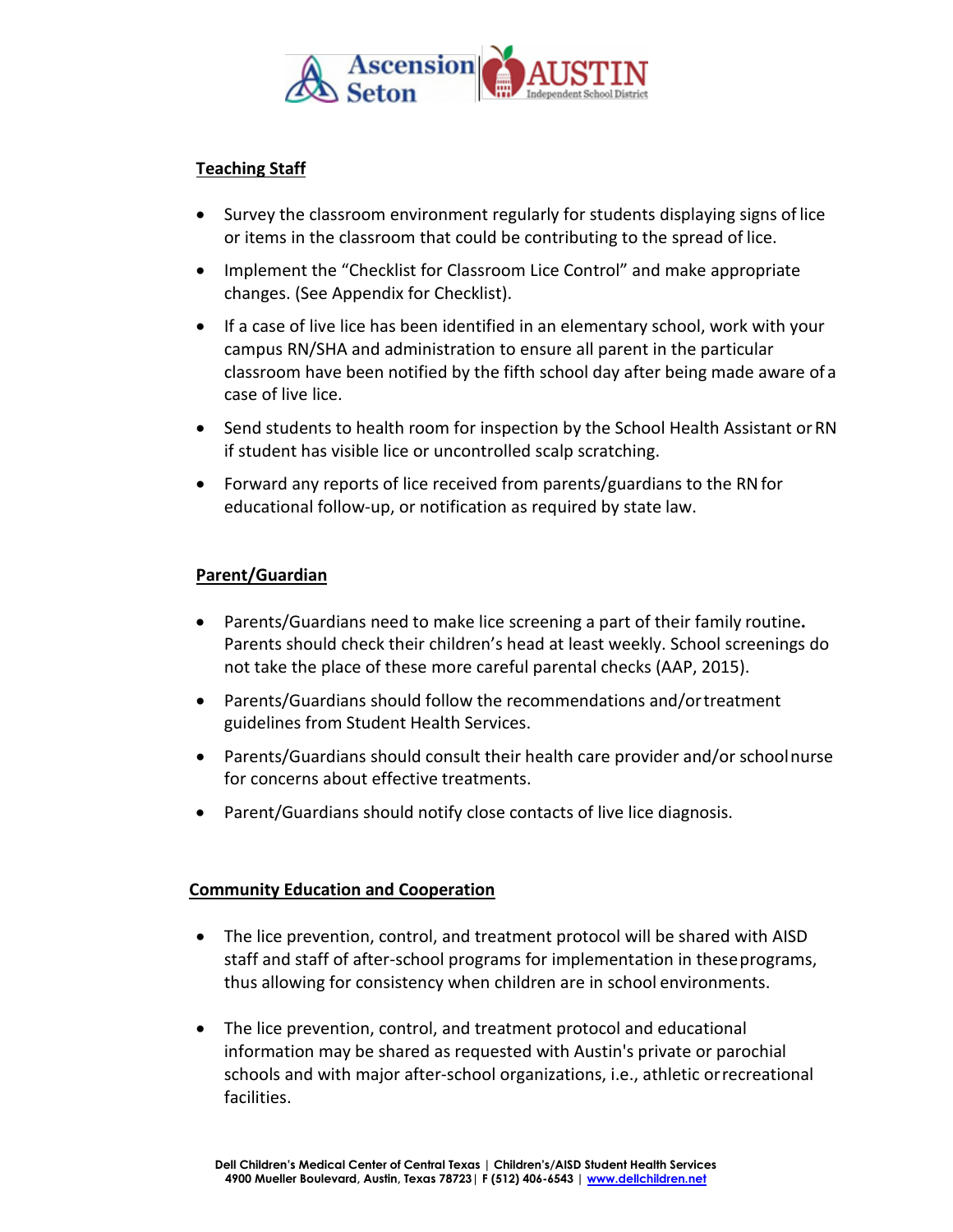

• Educational materials such as videos, flyers, books, and posters are available from Children's/AISD Student Health Services Administrative Office at Dell Children's Medical Center and may be checked out to RNs for parents, teachers, or group education.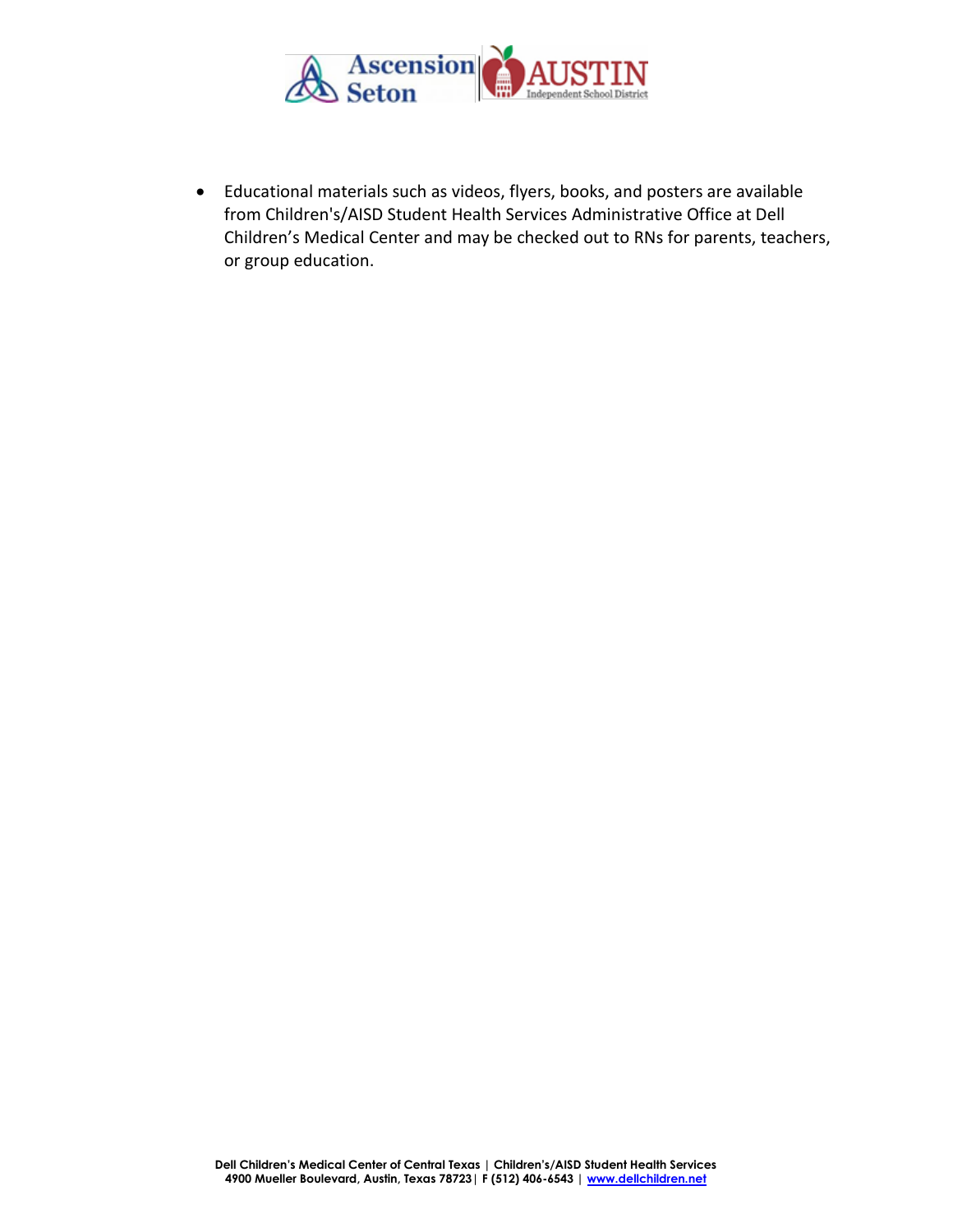

# Lice Educational Resources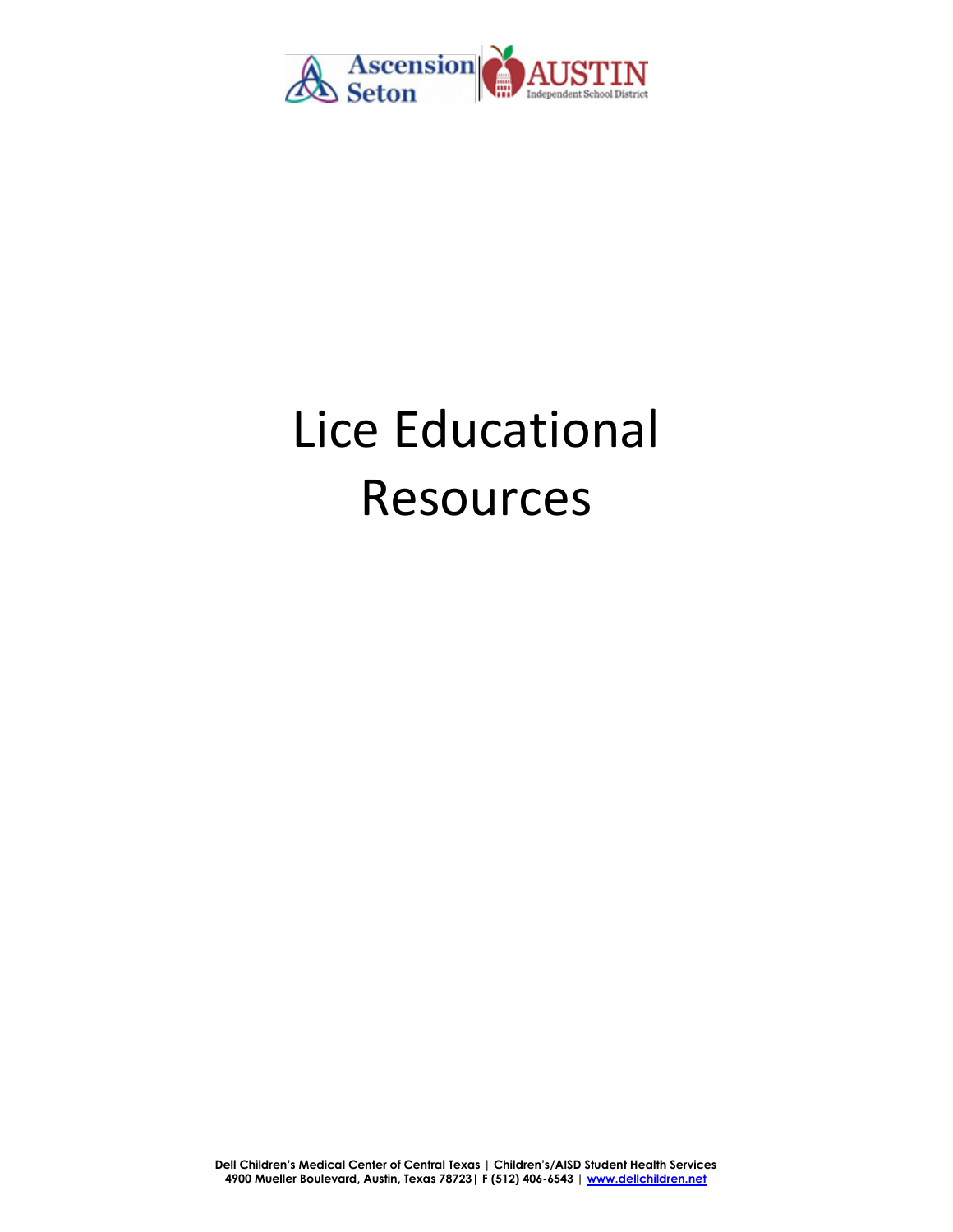

# **Screening Procedure**

- 1. **Only** the RN, School Health Assistant, and trained AISD Quick Care staff will be responsible for screening. Classroom teachers are only responsible for classroom surveillance.
- 2. Provide as much privacy as possible. Do NOT indicate that a student has lice/nits in the presence of the other students.
- 3. Use two objects long enough to separate the hair and expose the scalp. Non- sterile cotton-tipped applicators, coffee stir sticks, etc. can be used.
- 4. Check the back of the head and around the ears. If the hair is short in the back, check the area of the head where the hair is longer. If the child is itching, check the entire head.
- 5. Separate the hair and look for nits and moving lice. Nits will not move when the strand of hair is flicked. Dandruff, hair casts, lint and other debris will move when the strand of hair is flicked. Dispose of cotton tipped applicators or coffee stir sticks after oneuse.
- 6. Wash hands. Gloves are unnecessary.
- 7. Document findings either in SHIS or the AISD Personnel Log, as applicable
- 8. For cases of live lice, the RN/SHA will proceed with notification as appropriate for the school, as required by state law.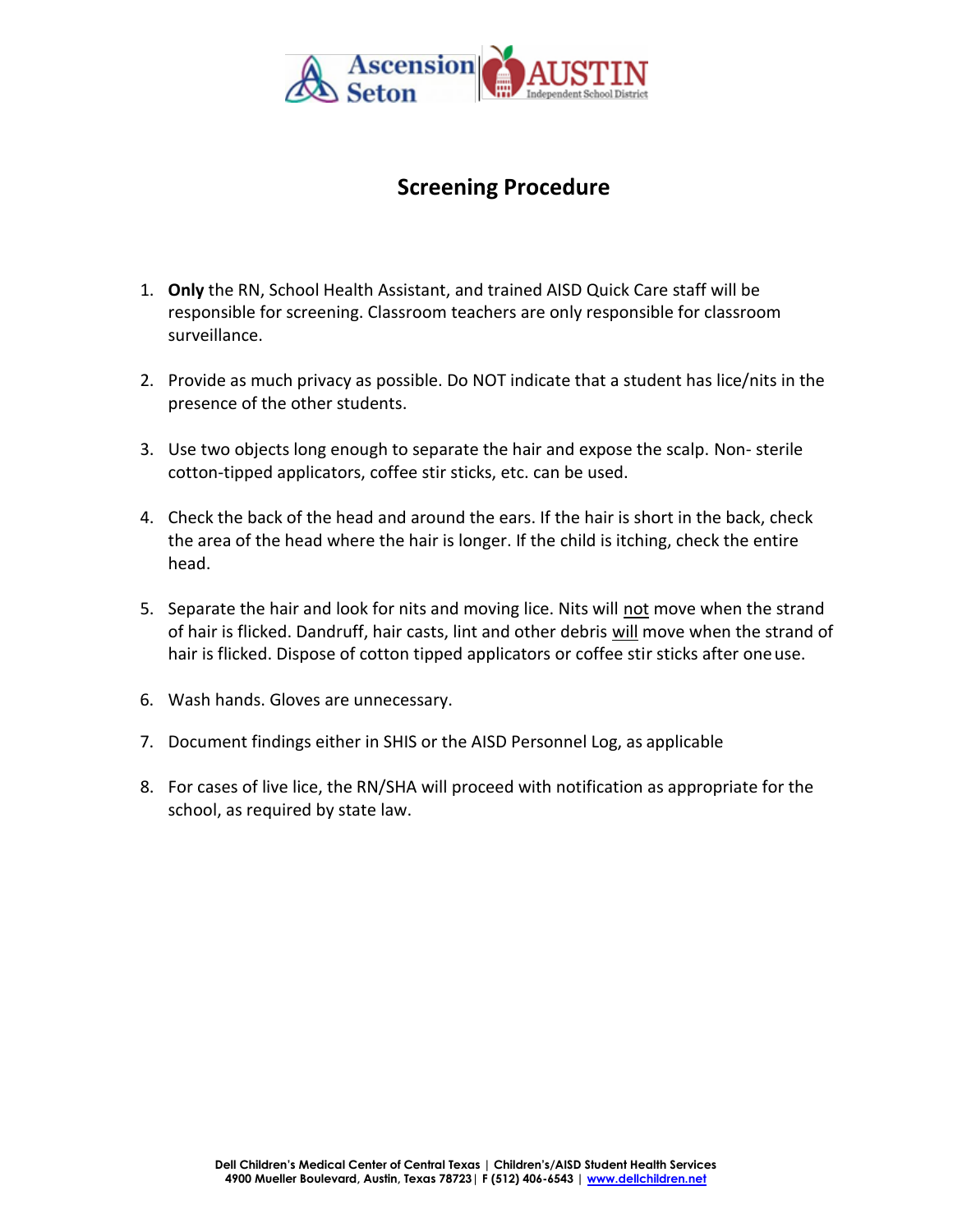

# **Checklist for Classroom Lice Control**

| Play items (hats, wigs, dress up clothes, etc.) cleaned after<br>each child's use                                                                         |  |
|-----------------------------------------------------------------------------------------------------------------------------------------------------------|--|
| Sweaters, backpacks, and coats hung separately on hooks<br>and not touching. Sweaters, coats, and hats can often be<br>placed in each student's backpack  |  |
| Children's personal items (combs, brushes, hats, scarves,<br>sweaters, coats etc.) are not shared                                                         |  |
| Carpet is vacuumed after a live lice diagnosis.                                                                                                           |  |
| No sharing of cloth or upholstered pillows, mats, etc.                                                                                                    |  |
| Nap items (pillows, blankets, towels, etc.) are stored separately<br>in a cubby or plastic bag and taken home at least weekly to<br>be washed.            |  |
| Headphones are wiped with disinfectant after each child's use                                                                                             |  |
| Observation of children for:<br>Nits/lice in hair (on nape of neck, over ears, and within 1/4 inch of<br>scalp)<br>Continuous scratching of head and neck |  |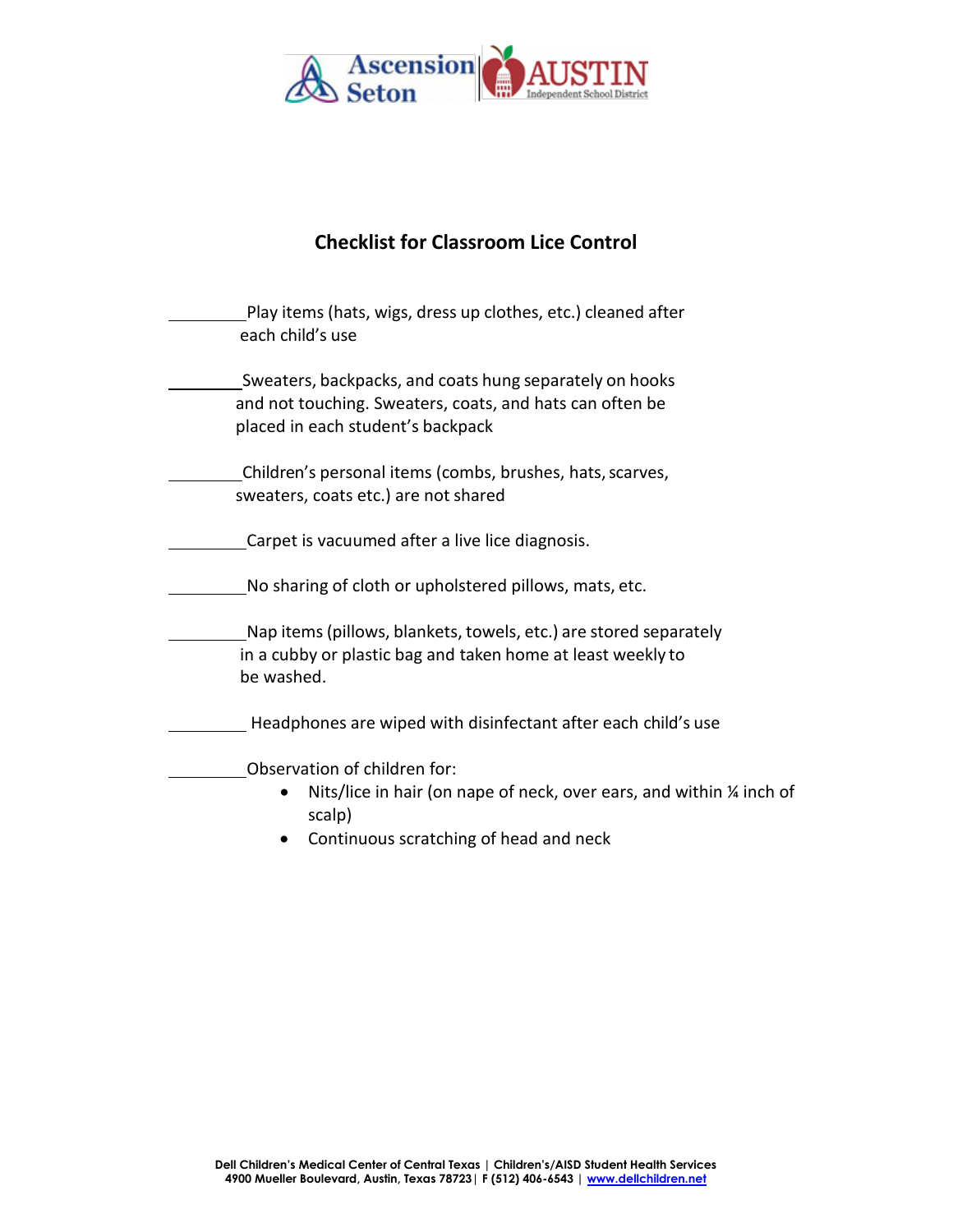

## **INSTRUCTIONS FOR TREATMENT AND CONTROL OF HEAD LICE AND NITS**

- **Use a pediculicide** lice shampoo or treatment. You might want to ask your doctor or pharmacist for recommendations. Follow directions on the bottle **exactly**. **Do NOT use flea shampoo, alcohol, or gasoline. These are very dangerous and not proven to be effective.**
- Repeat pediculicide (lice) shampoo treatment of the hair in 7 to 10 days (dependingupon the pediculicide used) to assure that if any nits have hatched, the new lice will be killed before they can lay more eggs.
- **Examb or pick out the nits**: Using a good metal nit comb, comb the hair section by section. Nit removal aids in decreasing the risk of self-reinfestation.
- **EXECTER ENVIRTIMENTED ENGINO FIGERY CONTEX IS CONTEX TO EXECTE FIGERY CONTEX CONTEX CONTEX CONTEX CONTEX CONTE** done on the same day as the child's treatment.
	- Soak combs and brushes for one hour in a pediculicide lice shampoo or boil in hot water (212°)five to ten minutes.
	- Change into freshly washed clothes after treatment.
- Change and wash all sheets, pillowcases, blankets, and towels in hot water (130°) and machine dry on hot setting for at least 30 minutes.
- Wash all clothes, coats, and hats work in the past 48 hours.
- Rugs, carpets, and upholstered furniture, including the upholstery in the car, can be vacuumed.
- Pillows, stuffed animals or non-washable items may be either dry cleaned, or sealed in a plastic bag for 2 weeks or placed in a dryer for 20 minutes of hot air.
- Exhaustive cleaning measures are not beneficial.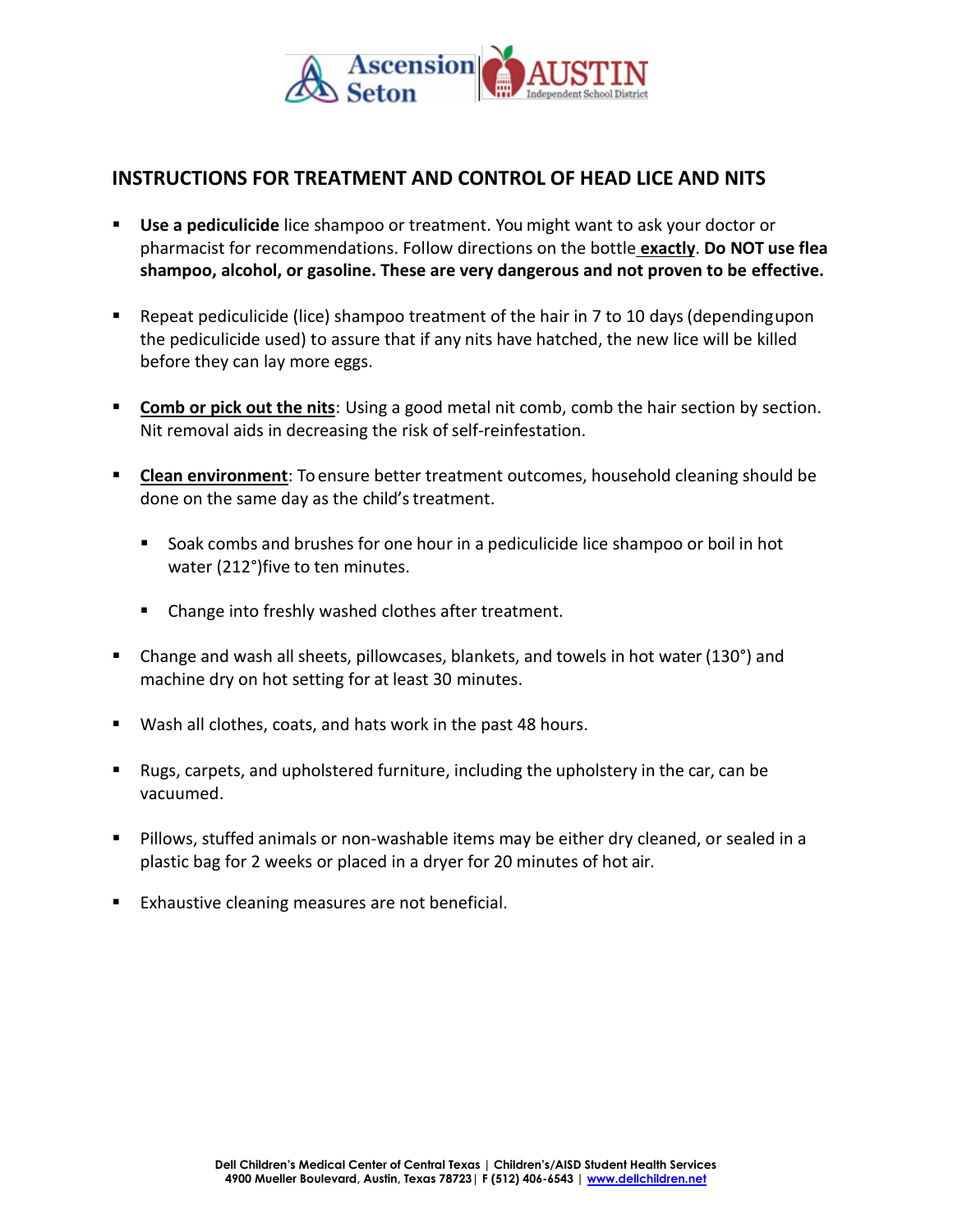

# **Helpful Hints for Nit Removal**

Removing nits is the most important step in preventing the recurrence of head lice. For the initial treatment, use a pediculicide shampoo or treatment to kill the live lice and then:

- Comb the hair with a regular comb if the hair is thick and/or long to remove the tangles.
- Comb the hair into one-inch sections and remove the nits in each section by using a metal nit or flea comb.
- A metal nit comb can be reused if washed and boiled.
- Remove remaining nits by hand if necessary.
- Remember the key to successful lice treatment is complete removal of **ALL** nits close to the scalp (1cm or closer) Nits farther away from the scalp should be removed foraesthetic reason, to reduce diagnostic confusion and the chance of unnecessary retreatment, and to reduce social stigmatization.

## **Helpful Hints for Cleaning the Environment**

- Soak combs and brushes for one hour in a pediculicide lice shampoo or boil in hot water (212°)five to ten minutes.
- Change into freshly washed clothes after treatment.
- Change and wash all sheets, pillowcases, blankets, and towels in hot water (130°) and machine dry on hot setting for at least 30 minutes.
- Wash all previously worn clothes, coats and hats.
- **■** Vacuum rugs, carpets and upholstered furniture, including the upholstery in the car.
- Pillows, stuffed animals or non-washable items must be either dry cleaned, washed, sealed in a plastic bag for 2 weeks or placed in a dryer for 20 minutes of hot air.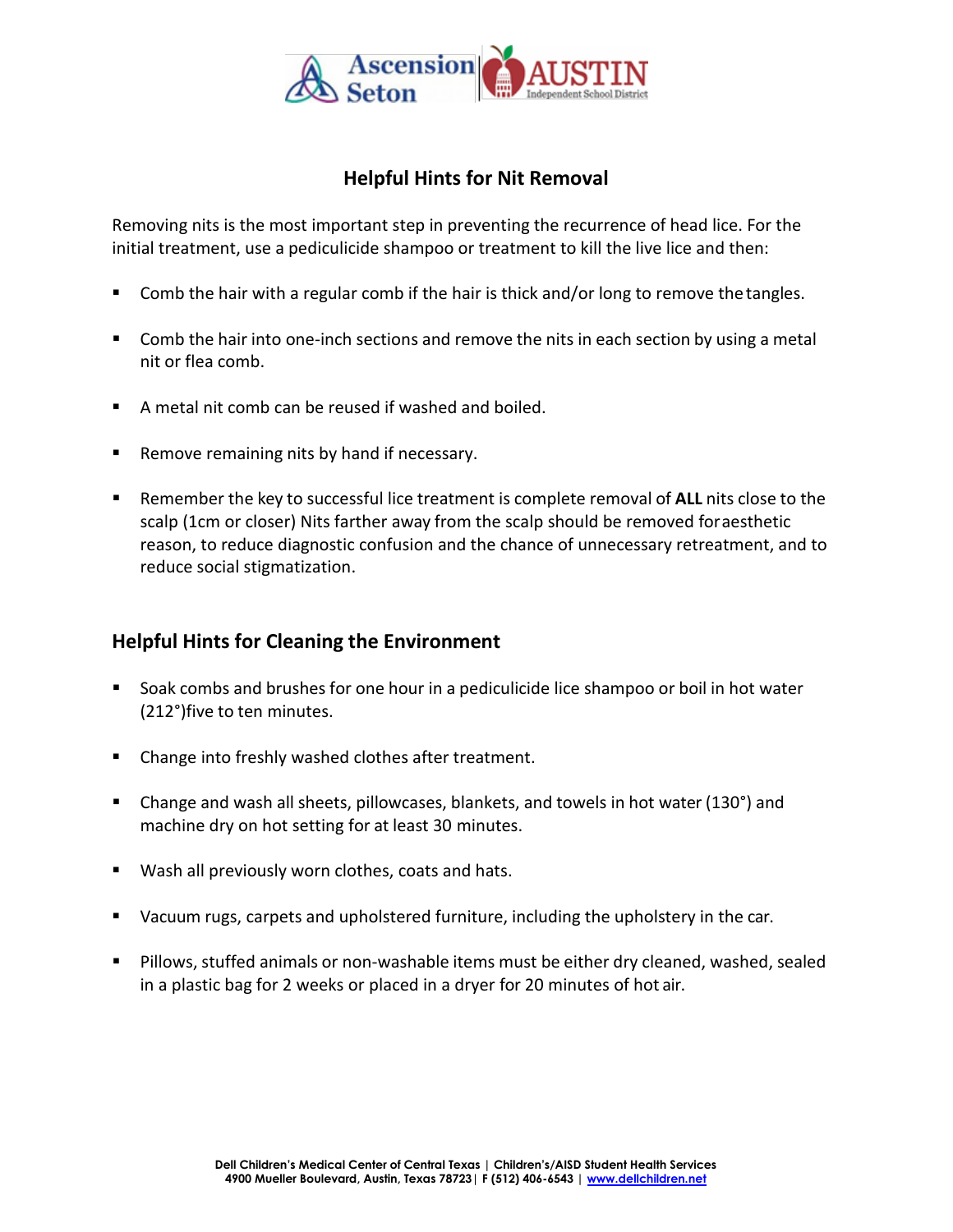

## **Sugerencias útiles para quitar las liendres**

Quitar las liendres es el paso más importante para prevenir la recurrencia de piojos en la cabeza. Para el tratamiento inicial, use un shampú pediculicida o tratamiento para matar las liendres y después:

- Peine el cabello con un peine regular si el cabello es grueso o largo, para desenredarlo.
- Peine el cabello en secciones de una pulgada y quite las liendres en cada sección usando un peine de metal para liendres o pulgas.
- Puede volver a usar un peine de metal si lo lava y hierve.
- Si es necesario, quite con los dedos las liendres que queden.
- Recuerde que para el tratamiento para liendres tendrá éxito si quita completamente **TODAS** las liendres.
- Para ayudar a quitar las liendres puede usar aceite de oliva y dejarlo reposar en el cabello por 4 horas, lo que hará más fácil quitarlas. Otros productos que puede comprar para quitar liendres sin receta médica son Clear, Step 1, mayonesa y una solución de vinagre y agua (una ración de vinagre por una de agua).

## **Sugerencias útiles para limpiar su entorno**

- Remojar cepillos y peines por una hora en un shampú pediculicida para piojos, o hervir en agua caliente (212°) de cinco a diez minutos.
- Después del tratamiento, ponerse ropa limpia.
- Cambiar y lavar todas las sábanas, fundas y colchas en agua caliente y secarlas en la secadora a temperatura caliente.
- Lavar toda la ropa, abrigos y sombreros que hayan sido usados.
- Aspirar alfombras, tapetes, incluyendo la tapiceria del auto.
- **E** Almohadas, animals de peluche o artículos que no se pueden lavar deben lavarse en seco, lavarse con agua y jabón, ponerse en una bolsa de plástico herméticamente cerrada por 2 semanas o colocarlos en la secadora de ropa por 20 minutos en aire caliente.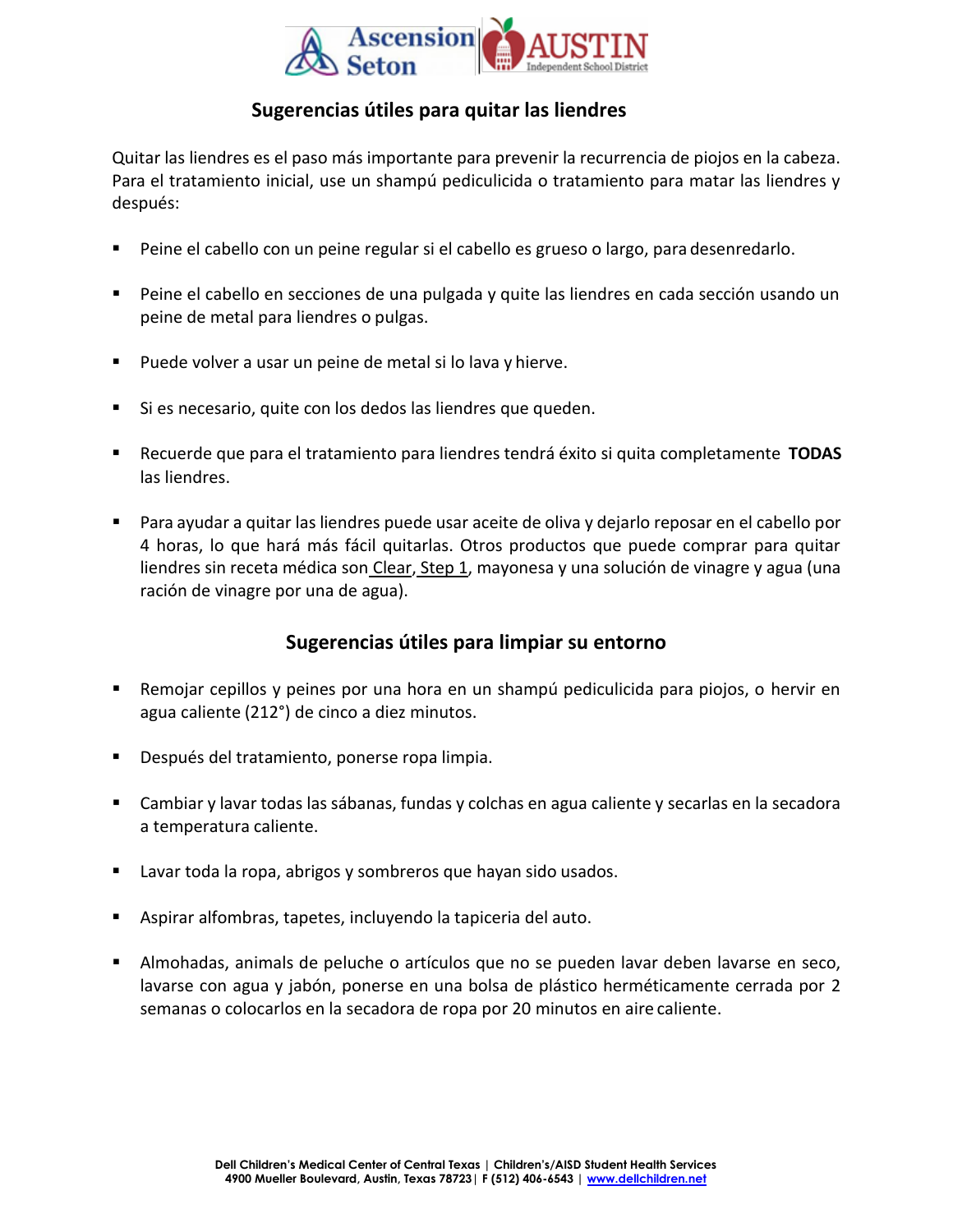

Teacher/Grade: /

DATE:

**RE: HEAD LICE**

Dear Parent/Guardian:

Your child, Manuel Allen and Superinten and symptoms of head lice. Even though they do not jump or fly, they can be spread from one person to another by close personal contact, and sharing personal items such as combs, brushes, clothing, and hats. Head lice can happen to anyone. It is not a sign of poor health habits, being dirty, or poor parenting.

To control the spread of head lice, please treat your child with a pediculicide shampoo or treatment.

It is recommended that all household members be checked and those with evidence of an active infestation should also be treated at the same time. The student will be checked for live lice upon returning to school by the health team or school office staff. Please have your child report to the office before going to class.

Working together we can meet this challenge. I have provided information about treatment and prevention. I will be calling to follow-up in a few days. I am available to discuss any questions you might have concerning this matter.

School Nurse **Telephone Number** Telephone Number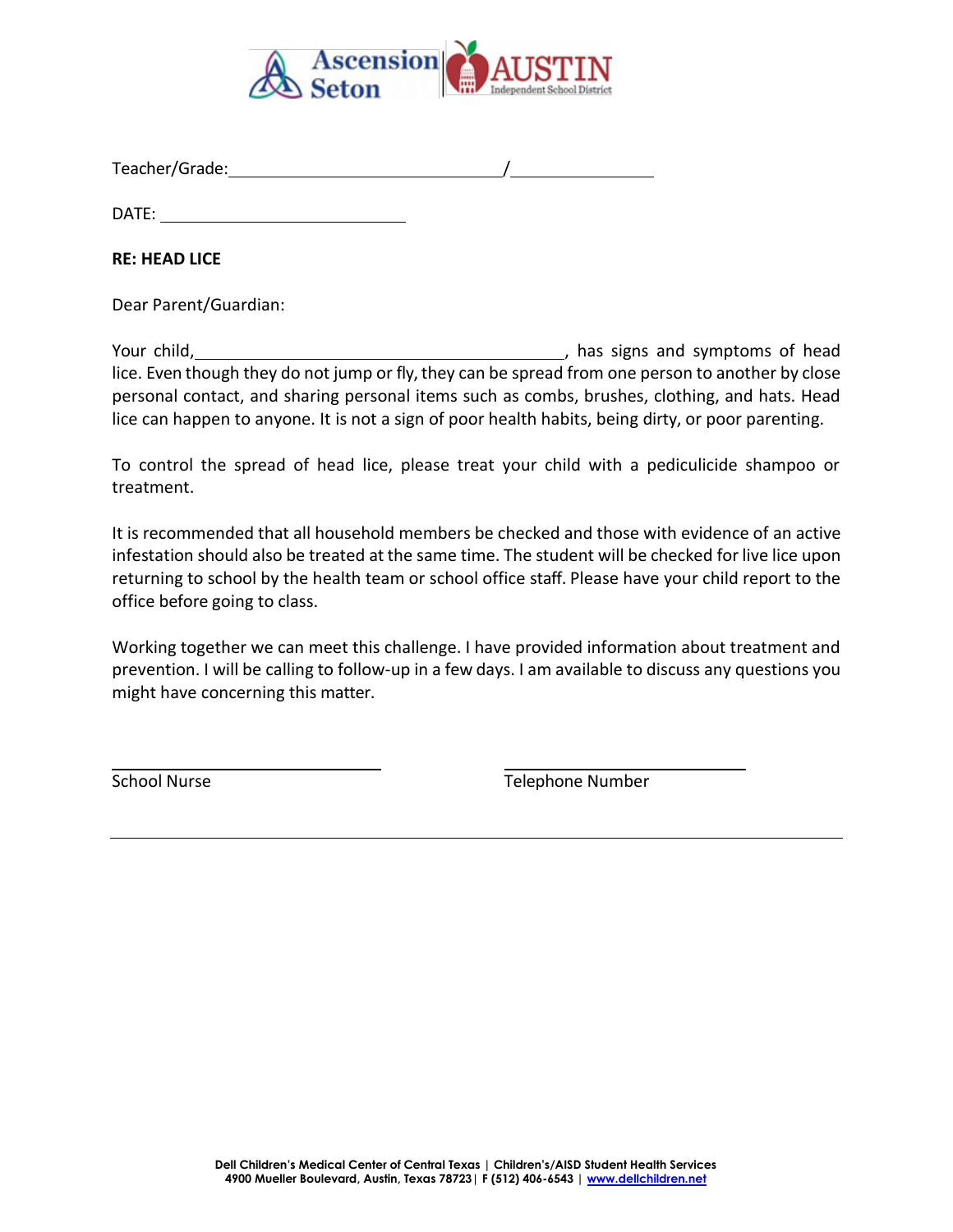

# **Notificación a Los Padres de Los Piojos de La Cabeza**

| Profesor(a)/Grado |  |  |
|-------------------|--|--|
| Fecha:            |  |  |

RE: Los Piojos de la Cabeza

Queridos padres/tutor:

Su hijo(a), , and the signos y state of the signos y state of the signos y state of the signos y state of the signos y síntomas de los piojos de la cabeza. Aunque no saltar o volar, se pueden contagiar de una persona a otra mediante el contacto personal cercano y compartir artículos personales tales como peines, cepillos, ropa y sombreros. Los piojos de la cabeza pueden pasar a cualquiera.No es un signo de mala salud hábitos, sucios, o mala crianza.

Para controlar la propagación de los piojos de la cabeza, por favor, trate a su hijo con un champú pediculicide o tratamiento. Es recomendable que todos los miembros de la familia comprobarse y aquellos con evidencia de una infestación activa también deben ser tratadas al mismo tiempo. El estudiante será verificado por los piojos vivos después de regresar a la escuela por el equipo de salud o personal de la oficina de la escuela.

Por favor, pida que su niño de reportarse a la oficina antes de ir a clase.

Trabajando juntos podemos hacer frente a este reto. Me han proporcionado información sobre el tratamiento y la prevención. Instaré al seguimiento en unos pocos días.Estoy disponible para discutir cualquier pregunta que usted pueda tener en relación con este asunto.

Atentamente,

Enfermero(a) de la escuela Número de teléphono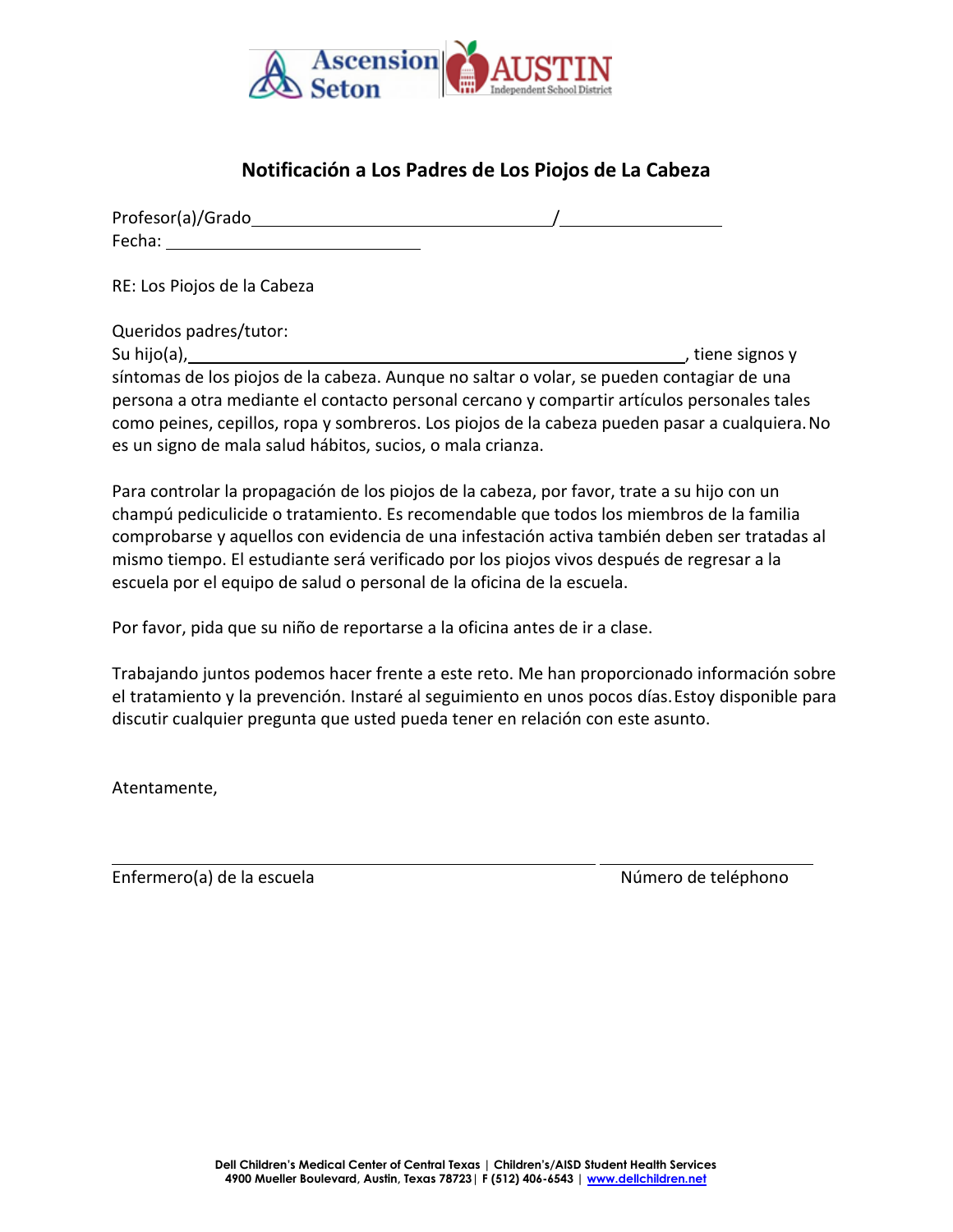

**TO:** Parents of class

**FROM:** Children's/AISD Student Health Services

## **SUBJECT**: **HEAD LICE IN THE CLASSROOM**

Re: Notification of Head Lice in the Classroom

Dear Parent or Guardian:

This note serves as notification that a student in your child's class has been identified to have lice. Senate Bill 1566 was passed during the Legislative session 2017 to require the school to notify parents of a classroom occurrence of lice. Head lice, although not an illness or a disease, is very common among children and is spread through head-to-head contact during play, sports and when children share items like combs, hats, brushes, and headphones.

According to the Centers for Disease Control and the American Academy of Pediatrics, children diagnosed with live head lice do not need to be sent home early from school; they can go home at the end of the day, be treated, and return to class after appropriate treatment has begun. Nits may persist after treatment, but successful treatment should kill crawling lice.

Recommendations for parents:

1. Check your child's hair daily.

If you find lice treat your child and any children who share rooms or beds in the house. In addition, the sheets and clothes must be washed in hot water. Stuffed animals or other items which cannot be washed should be bagged for 2 weeks.

- 2. Please let the school nurse know if you become aware of lice.
- 3. Follow treatment guidelines, available on the attached guideline.

The Centers for Disease Control and Prevention can be utilized as a resource for treatment and prevention of lice. Treatment options can be found at

<https://www.cdc.gov/parasites/lice/head/treatment.html> and prevention tips at [https://www.cdc.gov/parasites/lice/head/prevent.html.](https://www.cdc.gov/parasites/lice/head/prevent.html)

If you have any questions, feel free to contact me.

Sincerely,

School Nurse Telephone Number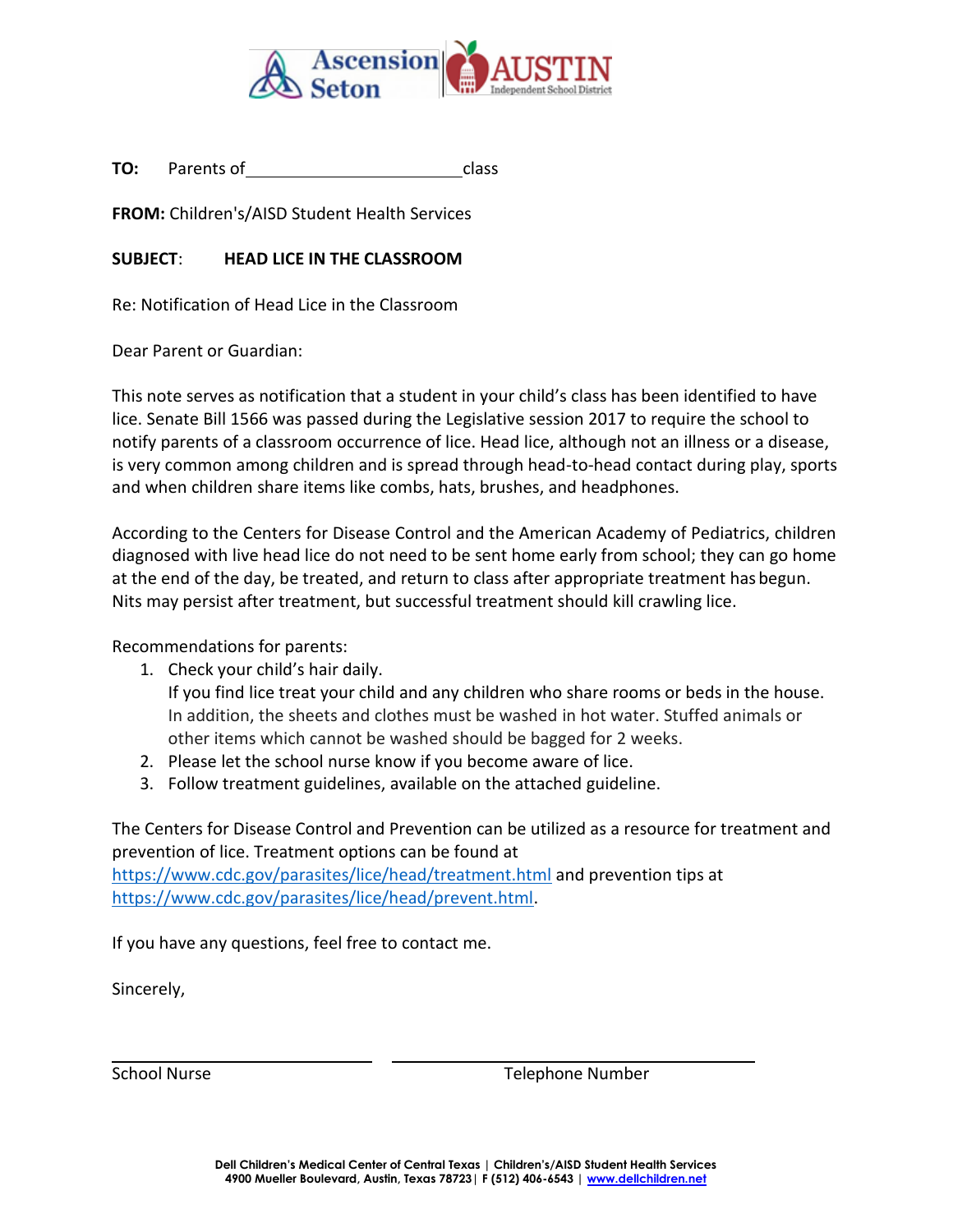

#### **Asunto: Notificación de piojos en el aula**

Fecha:

Estimado padre o tutor:

Esta nota sirve como notificación de que un estudiante en la clase de su hijo ha sido identificado con piojos. El proyecto de ley Senado 1566 fue aprobada durante la sesión legislativa 2017 para requerir a la escuela notificar a los padres de la presencia de piojos en la clase. Aunque tener piojos no es una enfermedad o una afección, es muy común entre los niños y se propaga a través del contacto entre cabezas, durante el juego, deportes y cuando los niños compartan objetos como peines, sombreros, cepillos y auriculares.

Según los centros para el Control de las enfermedades y la Academia Americana de Pediatría, los niños diagnosticados con piojos vivos no necesitan ser enviados a casa temprano; pueden quedarse en la escuela hasta el final del día, recibir tratamiento y volver a clases después de comenzar el tratamiento adecuado. Las liendres pueden persistir después del tratamiento, pero el tratamiento eficaz debe matar los piojos.

Recomendaciones para los padres:

1. Revise el cabello de su hijo diariamente.

2. Si encuentra piojos aplique tratamiento a su hijo y a los niños que compartan habitaciones o camas en la casa.Además, las sábanas y la ropa deben lavarse en agua caliente o poner en bolsas animales de peluche durante 2 semanas u objetos que no pueden ser lavados. Comunique a la enfermera escolar si encuentra piojos.

4. Siga las pautas de tratamiento, disponibles en la página adjunta de prevención y tratamiento.

Los centros para el control y la prevención pueden ser utilizados como un recurso para el tratamiento y prevención de los piojos. La información para el tratamiento la puede encontrar en:

<https://www.cdc.gov/parasites/lice/head/treatment.html> y consejos para la prevención en [https://www.cdc.gov/parasites/lice/head/prevent.html.](https://www.cdc.gov/parasites/lice/head/prevent.html)

Si tiene alguna pregunta, no dude en ponerse en contacto con nosotros.

Atentamente,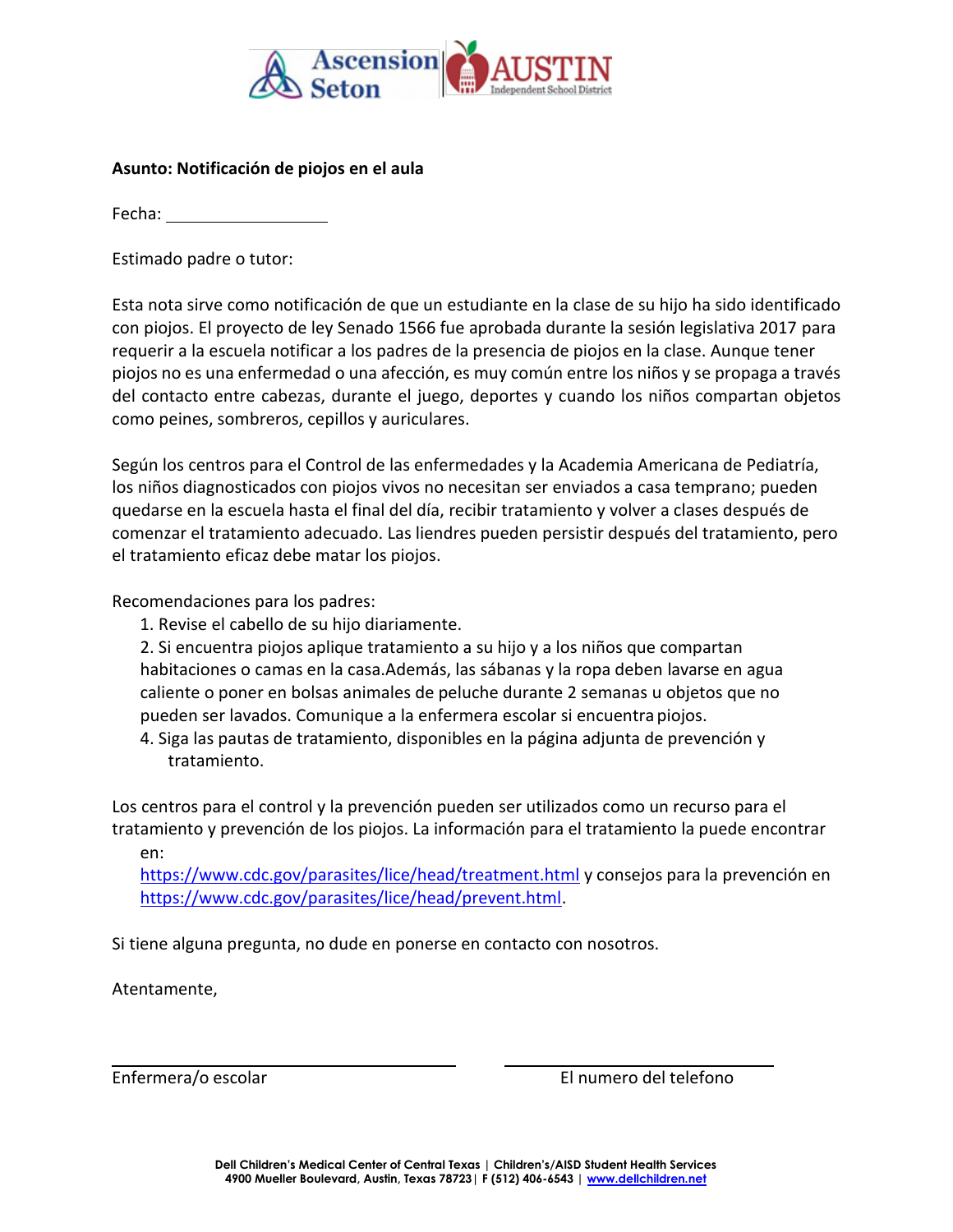

#### **Beginning of the Year Lice Letter for Parents**.

Re: Head Lice Education

Dear Parent or Guardian:

Welcome back! I am looking forward to a productive and enriching new school year.

As you may know, head lice cases have been on the rise. An estimated 6 to 12 million infestations occur each year in the United States, most commonly among children ages 3 to 11.1 I am writing to you to help you learn how to identify lice and provide information on what you can do if lice hit your home.

#### **What are head lice?**

Head lice are tiny, wingless insects that live close to the human scalp. They feed on blood. The eggs, also called nits, are tiny, tear-drop shaped eggs that attach to the hair shaft. Nits often appear yellowish or white and can look like dandruff but cannot be removed or brushed off. The nymph, or baby louse, is smaller and grow to adult size in one to two weeks. The adult louse is the size of a sesame seed appears tan to grayish-white. An itchy and inflamed scalp is a common symptom of lice. Although not common, persistent scratching may lead to skin irritation and even infection.<sup>1</sup>

#### **Who is affected by head lice?**

Head lice are not related to cleanliness.<sub>1</sub> In fact, head lice often infest people with good hygiene and grooming habits.<sub>1</sub> Infestations can occur at home, school or in the community. Head lice are mostly spread by direct head-to-head contact—for example, during play at home or school, slumber parties, sports activities or camp. Less often, lice are spread via objects that have been in recent contact with a person with head lice, such as hats, scarves, hair ribbons, combs, brushes, stuffed animals or bedding.<sup>1</sup>

#### **What to do if an infestation occurs?**

If you think your child has head lice, it's important to talk to a healthcare provider to discuss the best treatment approach for your family. Resistance to some over-the-counter head lice treatments has been reported, but the prevalence of resistance is not known.<sup>1</sup> There are new prescription treatment options available that are safe and do not require nit combing.

As your school nurse, I want to provide you with the information you need to safeguard your children's health and pave the way for a healthy school year. I hope you find this information useful.

Sincerely,

[Name] Contact number

Reference: Headfirst Lice Lessons. (n.d.) Re: Head Lice Education[. www.headfirstlicelessons.org.](http://www.headfirstlicelessons.org/)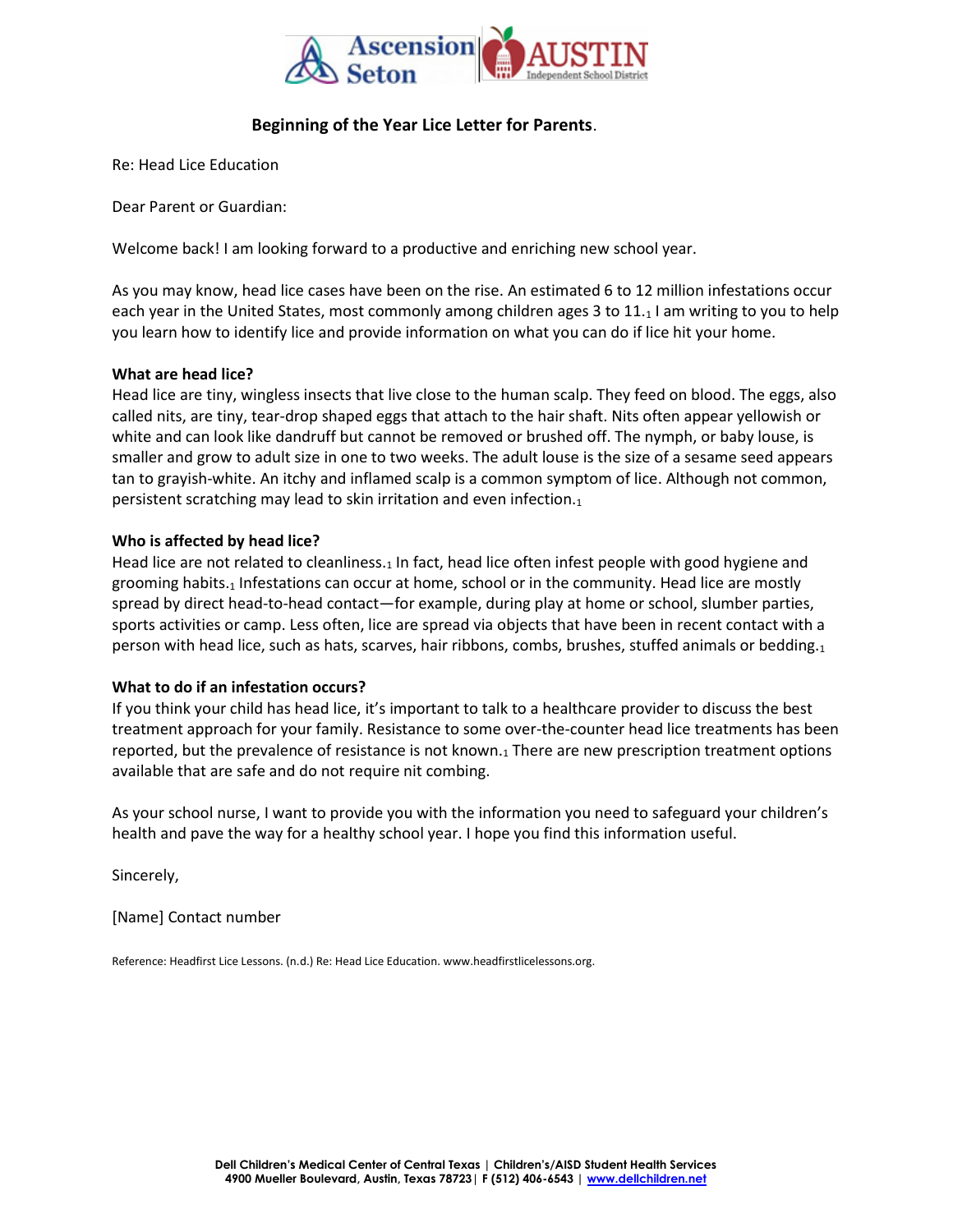

#### **Beginning of the Year Lice Letter for Parents**.

Re: Educación de piojos de cabeza

Estimado padre o tutor:

¡Bienvenido! Espero un año escolar nuevo productivo y enriquecedor.

Como ustedes saben, casos de piojos de la cabeza han ido en aumento. Una infestación de 6 a 12 millones estimado ocurre cada año en los Estados Unidos, más comúnmente entre los niños edades 3 a 11.  $1$ Que me dirijo a usted para ayudar a que aprender a identificar los piojos y proporcionar información sobre lo que puede hacer si los piojos golpeó su hogar.

#### **¿Qué son los piojos?**

Los piojos son insectos diminutos, sin alas que viven cerca del cuero cabelludo humano. Se alimentan de sangre. Los huevos, también llamados liendres, son diminutos, lágrima en forma de huevos que se adhieren al pelo. Las liendres aparecen a menudo amarillento o blanco y puede parecer caspa pero no pueden ser quitados o cepillados. La ninfa, o piojo dela bebé, es más pequeño y crecer hasta el tamaño adulto en una a dos semanas. El piojo adulto es del tamaño de un sésamo semillas aparece tan a blanco grisáceo. Un cuero cabelludo inflamado y picazón es un síntoma común de los piojos. Aunque no es común, rascado persistente puede llevar a irritación de la piel e incluso infección. <sup>1</sup>

#### **¿Que es afectado por piojos en la cabeza?**

Los piojos no están relacionados a la limpieza.  $_1$  de hecho, piojos infestan a menudo personas con buena higiene y hábitos de la preparación. 1 pueden ocurrir infestaciones en el hogar, escuela o en la comunidad. Piojos de la cabeza se transmiten principalmente por contacto directo cabeza a cabeza, por ejemplo, durante el juego en casa o escuela, partidos de sueño, actividades deportivas o campamento. Con menos frecuencia, los piojos se propagan a través de objetos que han estado en contacto reciente con una persona con piojos en la cabeza, como sombreros, bufandas, cintas de pelo, peines, cepillos, peluches o ropa de cama. 1

#### **¿Qué hacer si ocurre una infestación?**

Si usted piensa que su hijo tiene piojos en la cabeza, es importante hablar con un médico para discutir el mejor enfoque de tratamiento para su familia. Se ha reportado resistencia a algunos tratamientos para piojos de venta sin receta, pero no se conoce la prevalencia de la resistencia. <sup>1</sup> son nuevas opciones de tratamiento de prescripción disponibles que son seguras y no requieren peinado de liendres.

Como la enfermera de su escuela, quiero darle la información que necesita para proteger la salud de sus hijos y allanar el camino para un año escolar saludable. Espero que encuentres esta información útil.

Atentamente,

**Enfemera(o) de escuela El numero del telefono**